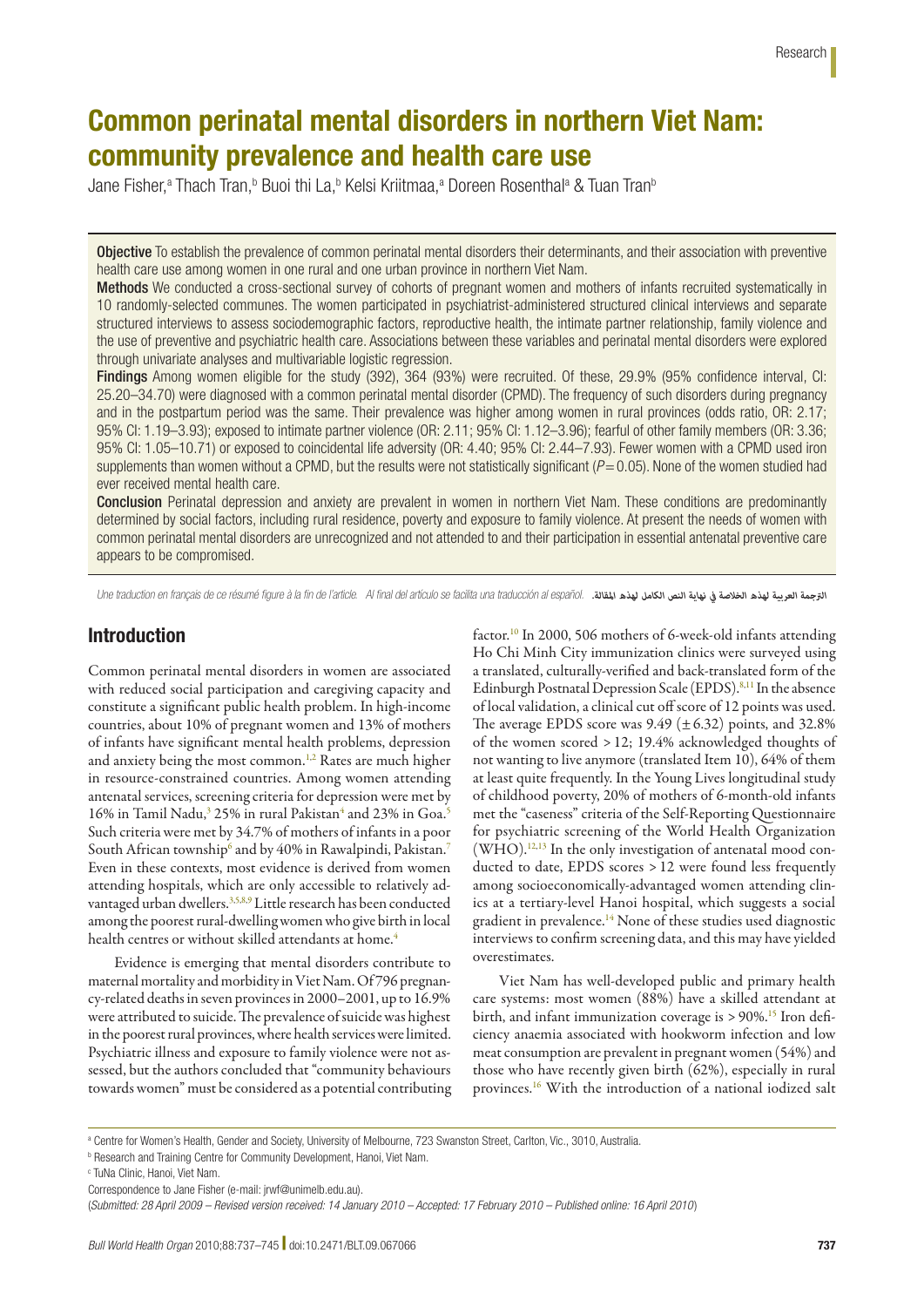programme, the prevalence of antenatal iodine deficiency and hypothyroidism in women decreased, but it has recently increased again, especially in the delta regions. National antenatal dietary supplementation programmes have been implemented to reduce the prevalence of these conditions, but for reasons as yet unknown, the uptake of free or subsidized supplements is incomplete. Mental health is not considered in initiatives to make pregnancy safer in Viet Nam, and its role as a determinant of participation in preventive health care is overlooked.

The primary objective of this study was to establish the prevalence and determinants of common perinatal mental disorders in women living in rural and urban provinces in northern Viet Nam. A secondary objective was to investigate whether such disorders, socioeconomic status or exposure to violence were associated with the use of psychiatric and preventive health care

# Methods

# **Setting**

The study was conducted in one urban and one rural province in northern Viet Nam. Hanoi, the national capital, is a city as well as a major urban province with a population of 2 million. Most residents are able to generate incomes and only 4% live below the international poverty line of 1 United States dollar (US\$) per day. Women register for antenatal care through commune health centres, and most give birth in hospital. Hanam is a typical Red River delta rural province, with a population of 0.8 million who live in communes of about 7500 people and rely on subsistence agriculture, principally rice farming. Women can earn additional income through embroidery and basket weaving and some are employed in local industries. The average annual per capita income is US\$ 300, and 23% of the people live below the international poverty line.17 Most births in Hanam take place in commune health centres. In these two provinces more than 99% of the women register their pregnancies at the commune health station and attend at least one antenatal health check. $<sup>18</sup>$ </sup>

## Study design, sampling and recruitment

We conducted a cross-sectional survey of pregnant women and mothers of young infants in two northern Vietnamese provinces. A two-stage sampling protocol was used to select commune health centres. Each district in the two provinces was assigned a number, and four in Hanoi (Hai Ba Trung, Dong Da, Thanh Xuan and Hoang Mai) and six in Hanam (Boi Cau, Chau Son, Duy Minh, Hop Ly, Liem Son and Van Xa) were selected randomly. Commune health centres have similar characteristics within districts and, using the same technique, we selected one commune health centre in each district. All women registered with the commune health centre in the previous month as being either at least 7 months pregnant or between the fourth and eighth week postpartum were eligible to participate in the study. Because most women experience unstable mood in the early weeks postpartum, we excluded women in the first three weeks. In Hanoi, a package including an invitation and an information and consent form was distributed by commune health workers at clinic or home visits associated with the Expanded Programme on Immunization, which includes pregnant women and mothers of neonates. In Hanam health workers visited the households of eligible women to describe the study, explain the dates when the research team would be visiting the commune, and distribute information packs. Interested potential participants then made appointments for interviews. Women who could write signed consent forms and those who could not write either gave oral consent or marked the form with a thumb print. We estimated, based on data from our previous research, that 20% of participants would be diagnosed with a CPMD. The required sample size to establish community prevalence with a 95% confidence interval (CI) of 16–24% was 340.

# **Interviews**

In Viet Nam, people are unfamiliar with self-reporting questionnaires. For this reason, the data for the study were collected by clinical and study-specific interviews.8 All were conducted either at commune health centres or, infrequently, at home. Diagnostic clinical interviews were conducted by a senior Vietnamese psychiatrist (BtL), and study-specific interviews by Vietnamese health research workers at the Research and Training Centre for Community Development. In keeping with local research requirements, participants were given small gifts valued at US\$ 3 to compensate for the time spent

away from income-generating activities. Data were collected in Hanam in November 2006 and in Hanoi in February and March 2007.

All participants completed the modules for depression, generalized anxiety, panic disorder and alcohol abuse in the Structured Clinical Interview for DSM– IV (SCID).<sup>19</sup> This interview, based on the American Psychiatric Association's *Diagnostic and statistical manual of mental disorders*, fourth edition (DSM-IV), is the international gold standard for the diagnosis of common perinatal mental disorders.<sup>20</sup>

We developed a study-specific structured interview instrument based on our prior research and existing evidence.<sup>8,13</sup> Most items were in fixed-choice format. The instrument was translated from English into Vietnamese, reviewed by a group of Vietnamese clinicians and researchers for meaning, comprehensibility and cultural appropriateness, and backtranslated into English for verification.<sup>21</sup> It comprised the following sections:

## *Sociodemographic factors*

Assessed sociodemographic characteristics included age and marital, educational and occupational status. Information about 17 household characteristics, services and durable assets was collected to calculate a household wealth index following the World Bank method.<sup>22</sup> Current coincidental life adversity was assessed by an open-ended question.

# *Reproductive health*

We investigated various aspects of reproductive health potentially related to perinatal mental health. They included gravidity and parity; a history of spontaneous or induced abortions and fetal or neonatal deaths; attitude towards the index pregnancy, and antenatal illness.

# *Quality of emotional support*

The quality of a woman's intimate relationships with her partner, her own mother and, in this context, her motherin-law is a primary determinant of perinatal mental health. Empathic, confiding relationships are protective and experiences of criticism, coercion or limited support increase the risk of mental health problems. The quality of the relationship with the intimate partner was assessed by using the 24-item Intimate Bond Measure, $23$  which yields two subscale scores: care, which assesses sensitivity, empathy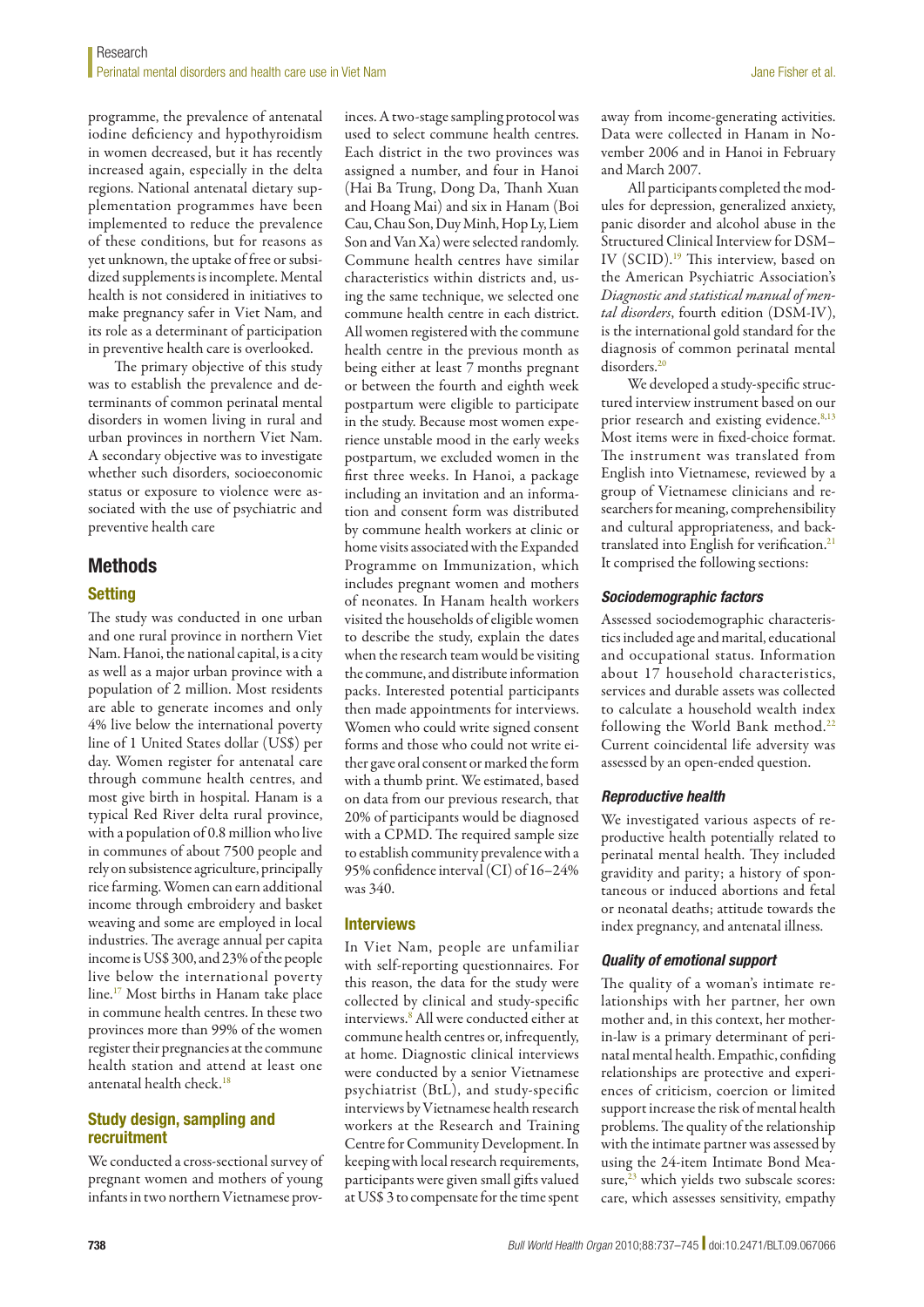and trust, and control, which assesses criticism, coercion and dominance and is culturally relevant in Viet Nam.14 Scores on each subscale ranged from 0 to 36, with higher scores being positive on the care, but negative on the control subscale. The quality of the woman's relationship with her mother and mother-in-law was assessed by means of single fixed-choice items assessing trust and affection in these relationships.

#### *Experiences of violence*

Experiences of past or current family violence were ascertained through single items. Childhood sexual abuse was assessed as any unwanted sexual encounter with an adult, and physical abuse as being beaten or otherwise physically mistreated by a parent or other person in authority before the age of 16 years. In the absence of prior research about perinatal gender-based violence in Viet Nam, two dimensions of intimate partner abuse were assessed: current fear of the husband (an indicator of emotional abuse) or any experience of being hit, slapped, kicked, dragged, choked or punched (physical abuse) during the previous year.<sup>24</sup> Participants were also asked to identify any other family members of whom they felt afraid.

### *Health care use*

Participation in health care was assessed by means of fixed-choice and openended items. These enquired whether the participant had ever been diagnosed with a mental disorder and, if so, what type of treatment had been received; and whether iron supplements and or iodised salt had been used or not during the index pregnancy.

#### Ethical approval

The study was approved by the University of Melbourne's Human Research Ethics Committee and the Viet Nam Medical Association's Scientific Committee. A coded identifier was used for interview records and data merging.

#### Data analysis

The primary outcome was the prevalence of common perinatal mental disorders,<sup>25</sup> specifically mild, moderate or severe major depressive episode, dysthymic disorder (DSM-IV code 300.4), panic disorder with or without agoraphobia (DSM-IV codes 300.01 and 300.21) and generalized anxiety disorder (DSM-IV code 300.02). The outcome was coded as

Fig. 1. Conceptual framework for analyses of risk factors for common perinatal mental disorders in women in northern Viet Nam and their association with health care use



a binary variable, and since preliminary analyses revealed that factors associated with common perinatal mental disorders were the same in the pregnant and postpartum groups, these were combined for all subsequent analyses. Intimate partner violence was created as a composite variable for any physical abuse experienced in the previous 12 months and/or acknowledged fear of the intimate partner. It was treated as a binary variable: any experience of intimate partner violence or none. Because educational and occupational status and household wealth were significantly lower in the cohort of women in Hanam than in the one in Hanoi the province was used as a proxy for socioeconomic status. Data analysis was guided by a conceptual framework (Fig. 1) in which mental disorders were postulated to be multifactorially determined by socioeconomic status, reproductive health, the quality of intimate relationships and experiences of violence. The secondary outcome assessed interactions between socioeconomic status, common perinatal mental disorders, experiences of violence and health care use. Associations were tested in univariate comparisons and included in multivariable analyses if significant. Multivariable logistic regression was used to estimate odds ratios and 95% CIs. Data were analysed in STATA 9 for Windows (StataCorp LP, College Station, United States of America) using Svy commands.

# **Results**

Of all pregnant women and mothers of young infants who were identified as eligible for the study, 97% (65/67) and 93% (65/70) participated in Hanoi, and 91% (134/148) and 93% (100/107) participated in Hanam, respectively. The overall recruitment fraction was 93% (364/392).

## Sociodemographic characteristics

Although the proportion of urbandwelling women in the study (37%) was higher than the national average (27%), the sample was otherwise representative of the general parturient population. Having a child when unmarried is socially proscribed in Viet Nam, and almost all participants (360/364, or 99%) were married. Like 11% of the population of Viet Nam, about 10.7% of participating women had not completed primary school.<sup>26</sup> No differences in sociodemographic characteristics were noted between pregnant women and women who had recently given birth, but there were marked disparities in rural and urban circumstances (Table 1). More women from Hanam generated income through agricultural labour or manual work than women from Hanoi, and their average level of household wealth was lower; fewer had completed secondary or postsecondary education, and they were younger, on average, when they first gave birth. In contrast to women in Hanoi, a quarter of whom were exclusively engaged in unremunerated household work and infant care, almost all women in Hanam were generating income.

## Prevalence of disorders

Overall, 29.9% of the cohort (33.45% in Hanam and 23.8% in Hanoi) was diagnosed with a common perinatal mental disorder. Depressive disorders, which occurred at rates higher than the 10% during pregnancy to 13% postpartum reported in high-income settings, were the most commonly diagnosed common mental disorders.1,2 Alcohol consumption by women is rare and no alcohol abuse was found. There was no difference in the prevalence of common perinatal mental disorders during pregnancy or in the postpartum period (Table 2).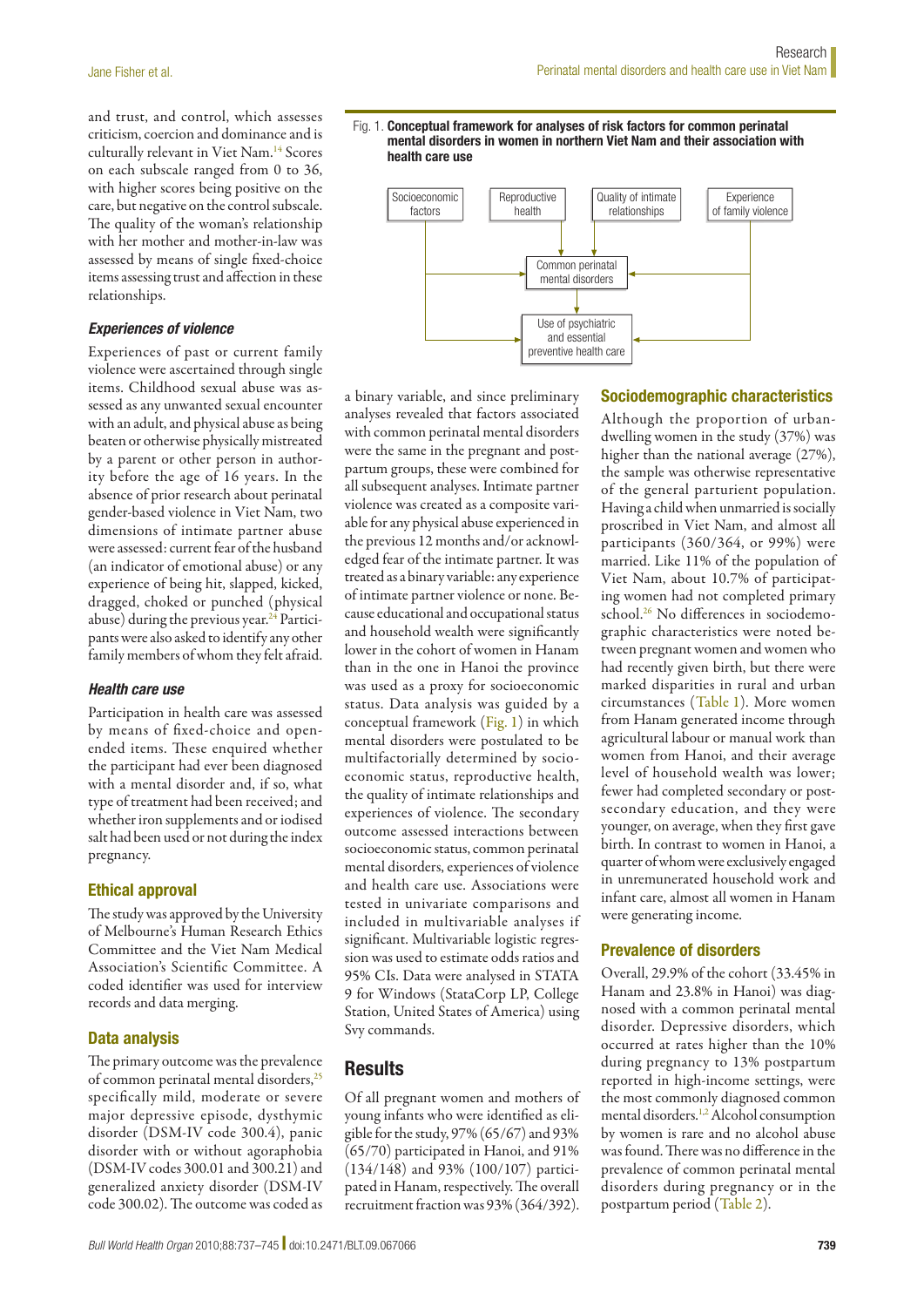#### Table 1. Sociodemographic characteristics, reproductive health, intimate relationships and exposure to violence in 364 pregnant women and mothers of young infants, northern Viet Nam, 2007

| Sociodemographic variable                                          | Pregnant women $(n=199)$  |                   |               |                           | Mothers of young infants ( $n = 165$ ) |                 |  |  |
|--------------------------------------------------------------------|---------------------------|-------------------|---------------|---------------------------|----------------------------------------|-----------------|--|--|
|                                                                    | <b>Hanam</b><br>$(n=134)$ | Hanoi<br>$(n=65)$ | $P-$<br>value | <b>Hanam</b><br>$(n=100)$ | Hanoi<br>$(n=65)$                      | $P$ -val-<br>ue |  |  |
| Age in years, mean $(\pm SD)$                                      | $25.6 (\pm 5.0)$          | 29.0 $(\pm 4.8)$  | 0.001         | $26.0 (\pm 5.6)$          | 28.8 $(\pm 4.9)$                       | 0.001           |  |  |
| Completed education, no. (%)                                       |                           |                   |               |                           |                                        |                 |  |  |
| Up to complete primary (years 1-5)                                 | 49 (36.6)                 | 2(3.1)            | 0.001         | 33 (33.0)                 | 2(3.1)                                 | 0.001           |  |  |
| Complete secondary (years 6-9)                                     | 63 (47.0)                 | 10(15.4)          |               | 55 (55.0)                 | 18 (27.6)                              |                 |  |  |
| Complete high school (years 10-12)                                 | 14 (10.5)                 | 24 (36.9)         |               | 5(5.0)                    | 12(18.5)                               |                 |  |  |
| Post-secondary                                                     | 8(6.0)                    | 29 (44.6)         |               | 7(7.0)                    | 33 (50.8)                              |                 |  |  |
| Occupation, no. (%)                                                |                           |                   |               |                           |                                        |                 |  |  |
| Agricultural, factory or handcraft worker                          | 121 (90.2)                | 36 (55.4)         | 0.001         | 90 (90)                   | 30(46.1)                               | 0.001           |  |  |
| Government officer                                                 | 6(4.5)                    | 13(20.0)          |               | 5(5)                      | 20(30.8)                               |                 |  |  |
| Housewife, unemployed                                              | 7(5.2)                    | 16 (24.6)         |               | 5(5)                      | 15(23.1)                               |                 |  |  |
| Income, no. (%)                                                    |                           |                   |               |                           |                                        |                 |  |  |
| Insecure income                                                    | 31(23.1)                  | 14(21.5)          | 0.80          | 22(22)                    | 11(16.9)                               | 0.40            |  |  |
| Household wealth index, no. (%)                                    |                           |                   |               |                           |                                        |                 |  |  |
| Lowest quartile                                                    | 51(38.1)                  | 0(0)              | 0.001         | 40 (40)                   | 0(0)                                   | 0.001           |  |  |
| Lower middle quartile                                              | 57(42.5)                  | 0(0)              |               | 34 (34)                   | 0(0)                                   |                 |  |  |
| Upper middle quartile                                              | 26 (19.4)                 | 21(32.3)          |               | 23(23)                    | 21(32.3)                               |                 |  |  |
| Highest quartile                                                   | 0(0)                      | 44 (67.7)         |               | 3(3)                      | 44 (67.7)                              |                 |  |  |
| Reproductive health, no. (%)                                       |                           |                   |               |                           |                                        |                 |  |  |
| Nulli/primiparous                                                  | 55 (41.0)                 | 26(40.0)          | 0.88          | 44 (44)                   | 34(52.3)                               | 0.29            |  |  |
| Past spontaneous abortion                                          | 12(9)                     | 12(18.5)          | 0.04          | 14(14)                    | 8(12.3)                                | 0.5             |  |  |
| Past induced abortion                                              | 10(7.5)                   | 17(26.1)          | 0.001         | 11(11)                    | 15(23.1)                               | 0.03            |  |  |
| Past stillbirth or neonatal death                                  | 3(2.2)                    | 1(1.5)            | 0.7           | 3(3)                      | $\overline{0}$                         | 0.15            |  |  |
| Current or most recent pregnancy, no. (%)                          |                           |                   |               |                           |                                        |                 |  |  |
| Welcome                                                            | 93 (69.4)                 | 54(83.1)          | 0.03          | 76 (76)                   | 56 (86.2)                              | 0.22            |  |  |
| Inconvenient, but welcome                                          | 11(8.2)                   | 6(9.2)            |               | 10(10)                    | 5(7.7)                                 |                 |  |  |
| Unwelcome                                                          | 30(22.4)                  | 5(7.7)            |               | 14(14)                    | 4(6.2)                                 |                 |  |  |
| Pregnancy illness                                                  | 38 (28.4)                 | 31(47.7)          | 0.007         | 34(34)                    | 29 (44.6)                              | 0.17            |  |  |
| Using/ed iron supplements                                          | 100 (74.6)                | 62 (95.4)         | 0.001         | 79 (79)                   | 63 (96.9)                              | 0.001           |  |  |
| Using/ed iodised salt                                              | 125 (93)                  | 55 (84.6)         | 0.05          | 92 (92)                   | 59 (90.1)                              | 0.4             |  |  |
| <b>Quality of intimate relationships</b>                           |                           |                   |               |                           |                                        |                 |  |  |
| IBM care subscale, mean score $(\pm SD)$                           | $32 (\pm 4.5)$            | $30 (\pm 5.1)$    | 0.002         | $32.5 (\pm 4.1)$          | 31 ( $\pm$ 5.8)                        | 0.05            |  |  |
| IBM control subscale, mean score $(\pm SD)$                        | 11.8 $(\pm 7.2)$          | $9.4 (\pm 6.6)$   | 0.02          | 11.7 $(\pm 6.2)$          | 10.4 $(\pm 6.3)$                       | 0.2             |  |  |
| Trusting and affectionate relationship with own mother, no. (%)    | 103 (76.9)                | 40 (61.5)         | 0.024         | 83 (83.0)                 | 39 (60)                                | 0.001           |  |  |
| Trusting and affectionate relationship with mother-in-law, no. (%) | 83 (61.9)                 | 26(40)            | 0.004         | 62 (62.0)                 | 22(33.9)                               | 0.0001          |  |  |
| Experiences of violence, no. (%)                                   |                           |                   |               |                           |                                        |                 |  |  |
| Fear of husband past year                                          | 31(23.1)                  | 8(12.2)           | 0.07          | 17(17)                    | 7(10.1)                                | 0.18            |  |  |
| Physical abuse by husband past year                                | 7(5.2)                    | 1(1.5)            | 0.21          | 2(2)                      | 2(3.1)                                 | 0.66            |  |  |
| Fear of other family member past year                              | 7(5.2)                    | 1(1.5)            | 0.21          | 7(7)                      | 3(4.6)                                 | 0.36            |  |  |
| Childhood physical abuse                                           | 5(3.7)                    | 2(3.1)            | $0.8\,$       | 4(4)                      | 2(3.1)                                 | 0.75            |  |  |
| Coincidental life adversity, no. (%)                               | 26 (19.4)                 | 14 (21.5)         | 0.72          | 21(21)                    | 11 (16.9)                              | 0.50            |  |  |

IBM, Intimate bond measure; SD, standard deviation.

#### Determinants of disorders

In Viet Nam, sexual matters are seldom discussed openly. Disclosure of childhood sexual abuse can bring shame and dishonour on families and no participant acknowledged its occurrence. No differences in gravidity, parity, antenatal illness or previous pregnancy losses were noted between women with and without common perinatal mental disorders.

All remaining factors were entered into the multivariable logistic regression model, and six of them made independent contributions to the model, which classified 75.8% of the cases correctly (Table 3). Living in a poor rural commune rather than in the relatively prosperous national capital was associated with twice the rate of common perinatal mental disorders. Family violence in the form of either intimidation or acts of physical abuse, most commonly perpetrated by the intimate partner but sometimes also by in-laws, with whom many women in Viet Nam live after marriage, was also associated with at least twice the rate of common perinatal mental disorders. The coincidental life adversities that were most strongly associated with such disorders were poverty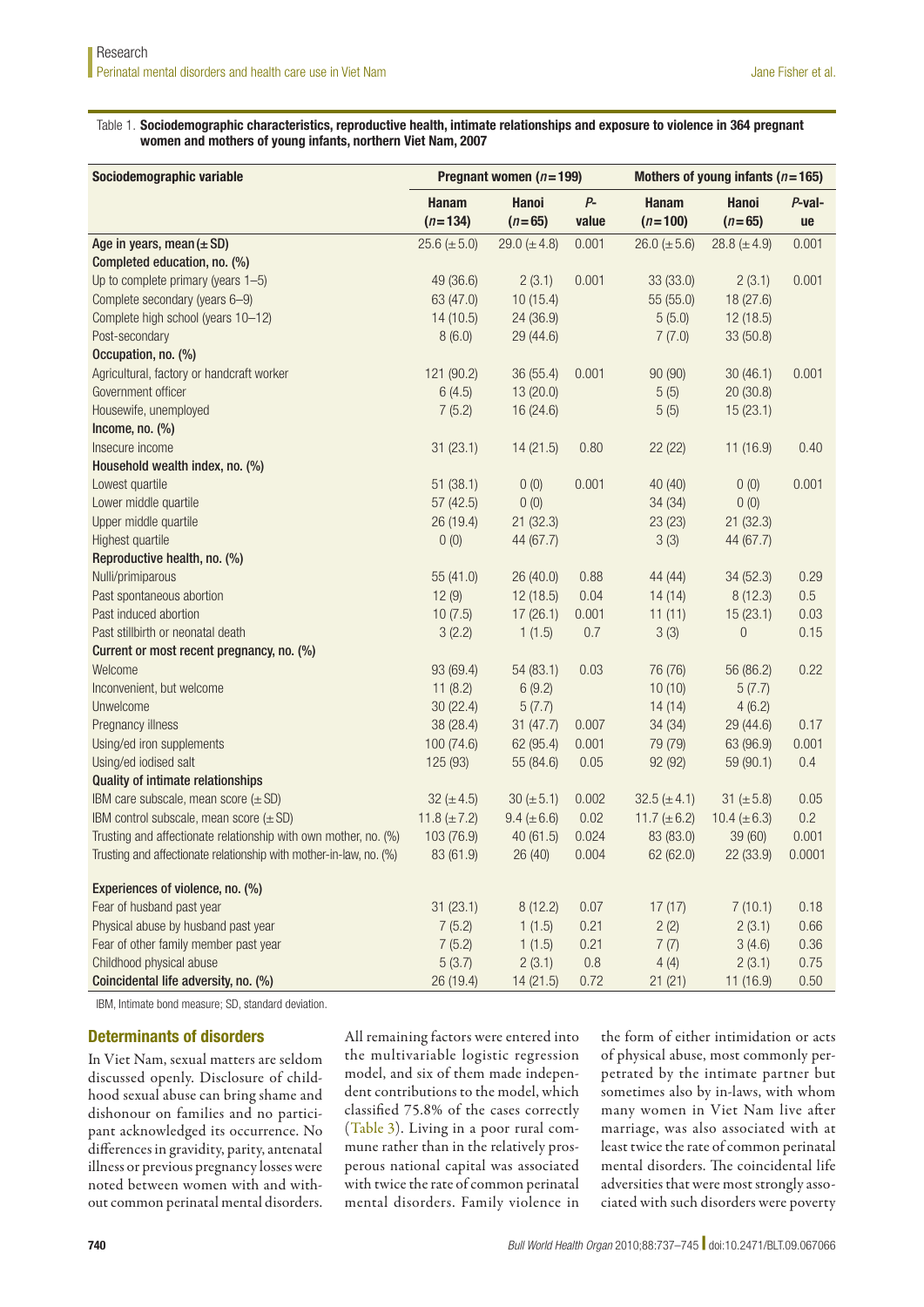#### Table 2. Current common mental disorders, alcohol use and psychiatric history in 364 pregnant women and mothers of young infants, northern Viet Nam, 2007

| <b>Variable</b>                                                   | <b>Pregnant women</b>     |                                                       |                           | <b>Mothers of young infants</b> |                                   |                           |  |
|-------------------------------------------------------------------|---------------------------|-------------------------------------------------------|---------------------------|---------------------------------|-----------------------------------|---------------------------|--|
|                                                                   | <b>Hanam</b><br>$(n=134)$ | Hanoi ( $n=65$ )                                      | <b>Total</b><br>$(n=199)$ | Hanam<br>$(n=100)$              | Hanoi ( $n = 65$ )                | <b>Total</b><br>$(n=165)$ |  |
| Common perinatal mental disorder                                  |                           |                                                       |                           |                                 |                                   |                           |  |
| All types, % (95% CI)                                             |                           | $32.9(25.0-41.1)$ $21.5(13.4-35.5)$ $29.1(22.8-35.5)$ |                           |                                 | 34.0 (24.4–43.1) 26.1 (16.6–40.6) | $30.9(23.8 - 38.0)$       |  |
| Depressive episode, no. (%)                                       | 20(14.9)                  | 9(13.9)                                               | 29(14.6)                  | 15(15)                          | 9(13.8)                           | 24(14.5)                  |  |
| Dysthymia, no. (%)                                                | 4(3.0)                    | 1(1.5)                                                | 5(2.5)                    | 1(1)                            | 0(0)                              | 1(0.6)                    |  |
| Panic disorder, no. (%)                                           | 1(0.8)                    | 2(3.1)                                                | 3(1.5)                    | 3(3)                            | 4(6.2)                            | 7(4.2)                    |  |
| Generalized anxiety disorder, no. (%)                             | 11(8.2)                   | 2(3.1)                                                | 13(6.5)                   | 11(11)                          | 3(4.6)                            | 14(8.5)                   |  |
| Co-morbid anxiety disorder and<br>depression, no. $(\%)$          | 8(6.0)                    | 0(0)                                                  | 8(4.0)                    | 4(4)                            | 1(1.5)                            | 5(3.0)                    |  |
| Alcohol intake                                                    |                           |                                                       |                           |                                 |                                   |                           |  |
| Drunk any alcohol in past month, no. (%)                          | 3(2.2)                    | 7(10.8)                                               | 10(5.0)                   | 1(1)                            | 0(0)                              | 1(0.6)                    |  |
| Days alcohol drunk in past month,<br>mean no. $(\pm SD)$          | 4.5 ( $\pm$ 4.9)          | $3.4 (\pm 2.5)$                                       | $3.7 (\pm 2.8)$           | 8 (NA)                          |                                   | 8                         |  |
| <b>Mental health history</b>                                      |                           |                                                       |                           |                                 |                                   |                           |  |
| Diagnosed with or treated for any<br>psychiatric illness, no. (%) | 0(0)                      | 0(0)                                                  | 0(0)                      | 0(0)                            | 0(0)                              | 0(0)                      |  |
| Admitted to psychiatric hospital, no. (%)                         | 0(0)                      | 0(0)                                                  | 0(0)                      | 0(0)                            | 0(0)                              | 0(0)                      |  |

CI, confidence interval; NA, not applicable, since only one informant reported drinking alcohol; SD, standard deviation.

and violence (e.g. constant worry about the family's economic situation, insufficient food and unaffordable health care expenses; concerns about resuming income-generating work and leaving a baby with other caregivers; husbands having extramarital affairs; and hostile behaviour from in-laws). However, even in conditions of poverty, women whose intimate relationships were empathic and supportive had better mental health. Women who felt their husbands were sensitive, kind and responsive (higher Intimate Bond Measure care score) or that their mothers were affectionate and trustworthy had lower rates of perinatal mental disorders.

#### Use of health care

None of the participating women had ever been diagnosed with a mental disorder or received mental health care in the past. The number of women taking iron supplements was much smaller in the rural province than in Hanoi, despite the fact that women from rural areas are at greater risk of anaemia. Fewer women with perinatal mental disorders were taking iron supplements compared with women without such disorders, although the difference was not statistically significant (Table 4). Overall, 91% of the women (331/364) used iodized salt in the index pregnancy.

# **Discussion**

Most previous investigations of common perinatal mental disorders among women in resource-constrained settings have been conducted with patients recruited from hospitals.<sup>3,5,8,9</sup> In our study, we recruited community-based samples systematically from both Hanoi, the relatively socioeconomically advantaged capital of Viet Nam, and from a poor rural province. To assess common perinatal mental disorders, we used the international gold standard of a diagnostic interview administered by a psychiatrist, rather than self-reported symptoms.

These data confirm previous survey findings that common perinatal mental disorders are more prevalent in women in Viet Nam than in high-income countries. While their overall prevalence resembled the prevalence found in communitybased investigations in Nigeria  $(32.2\%)^{27}$ and Pakistan (28% to 36%),  $4,28$  we found a clear social gradient in which prevalence was much higher in a poor rural setting than in an urban one. Common perinatal mental disorders in women are governed by multiple factors.<sup>29,30</sup> Individual psychological and biological factors cannot explain the wide inter- and intra-country variations in prevalence and confirm the predominance of social determinants,<sup>30</sup> in particular poverty<sup>4,5,8,14,31</sup> and exposure to gender-based violence.5

According to Brown and Harris' social theory,32 depression is a consequence of experiencing entrapment and humiliation. Maternity benefits in Viet Nam are only payable to women employed by the government or commercial companies, not to the majority of women who are less educated and unsalaried and who subsist by farming, small scale trading and making handcrafts. Microcredit schemes are only available to 25% of rural communities. In this context, little personal agency over poverty can be effected and it may be diminished further during the perinatal period, when energy is reduced and infant care is confining. Laws making domestic violence a crime were enacted in Viet Nam in December 2007, but there are as yet no social payments to single women with children and no women's shelters. Family violence involves derogation and harm to the person and is intrinsically humiliating, in particular during reproductive life, when avenues of escape are reduced. These data also suggest that even in the context of severe socioeconomic adversity, nurturing and confiding intimate relationships exercise a protective influence on maternal mental health.

These social determinants challenge existing conceptualisations that position both common perinatal mental disorders and their treatment within the individual. Labelling as pathological the human suf-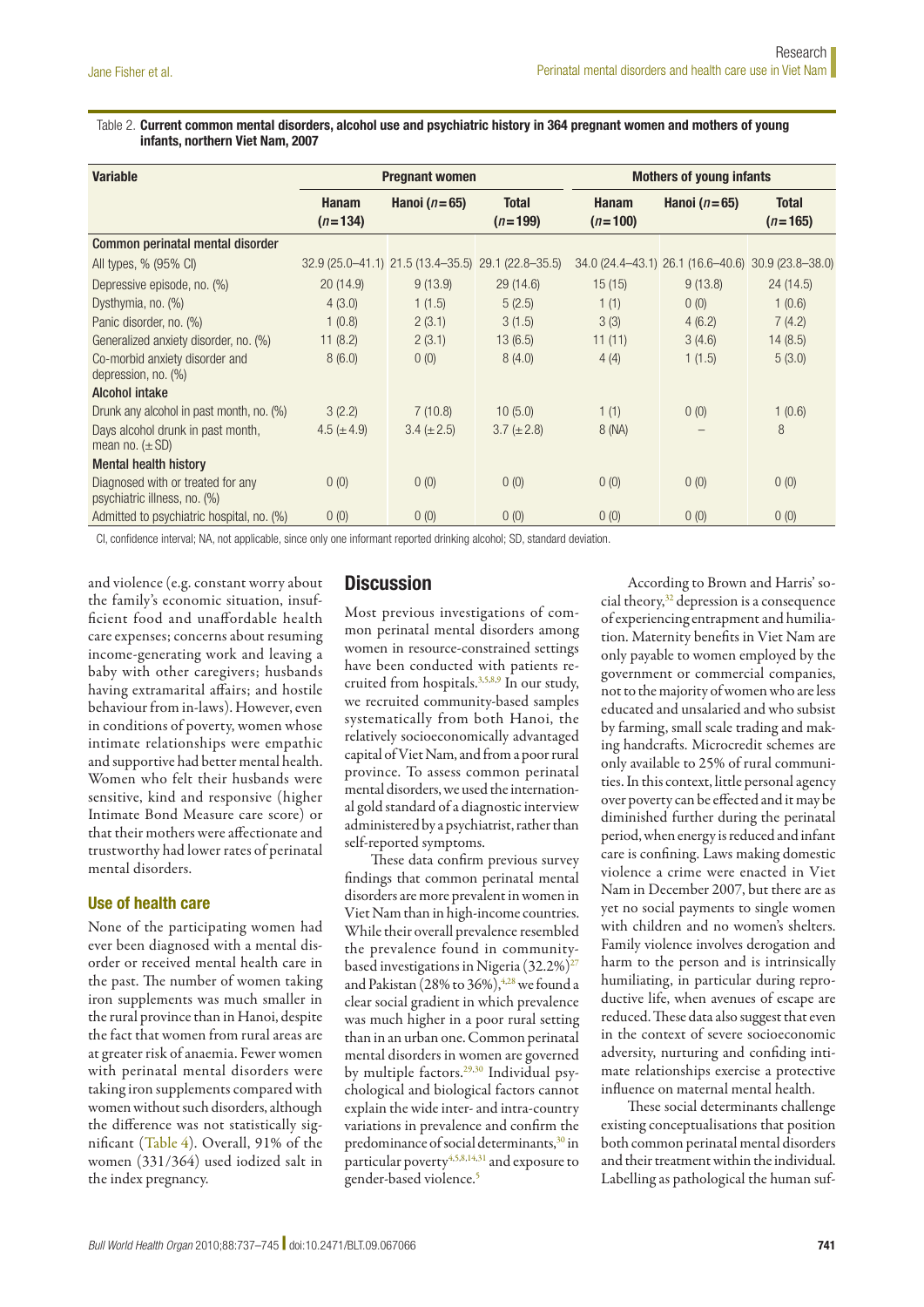#### Table 3. Socioeconomic factors, reproductive health, quality of intimate relationships and experiences of abuse and current common perinatal mental disorders (CPMDs) in 364 women, northern Viet Nam, 2007

| <b>Variable</b>                                                     | <b>CPMD</b>    |      | 0 <sub>R</sub> | 95% CI        |  |
|---------------------------------------------------------------------|----------------|------|----------------|---------------|--|
|                                                                     | No.            | ℅    |                |               |  |
| <b>Province</b>                                                     |                |      |                |               |  |
| Hanoi ( $n = 130$ )                                                 | 31             | 23.9 | 1              |               |  |
| Hanam $(n=234)$                                                     | 78             | 33.3 | 2.17           | $1.19 - 3.93$ |  |
| Secure income                                                       |                |      |                |               |  |
| Yes $(n = 286)$                                                     | 90             | 31.5 | $\mathbf{1}$   |               |  |
| No $(n=78)$                                                         | 19             | 24.4 | 0.59           | $0.30 - 1.14$ |  |
| Index pregnancy                                                     |                |      |                |               |  |
| Welcome $(n=279)$                                                   | 85             | 30.5 | $\mathbf{1}$   |               |  |
| Unwelcome $(n=85)$                                                  | 24             | 28.2 | 0.60           | $0.32 - 1.09$ |  |
| <b>Affectionate and trusting</b><br>relationship with own mother    |                |      |                |               |  |
| Yes $(n = 265)$                                                     | 69             | 26.0 | $\mathbf{1}$   |               |  |
| No $(n = 99)$                                                       | 40             | 40.4 | 2.10           | $1.16 - 3.82$ |  |
| <b>Affectionate and trusting</b><br>relationship with mother-in-law |                |      |                |               |  |
| Yes $(n = 193)$                                                     | 50             | 25.9 | 1              |               |  |
| No $(n=171)$                                                        | 59             | 34.7 | 1.18           | $0.67 - 2.09$ |  |
| Intimate partner violence in                                        |                |      |                |               |  |
| previous year                                                       |                |      |                |               |  |
| No $(n=295)$                                                        | 75             | 25.4 | $\mathbf{1}$   |               |  |
| Yes $(n=69)$                                                        | 34             | 49.2 | 2.11           | $1.12 - 3.96$ |  |
| Fear of other family members                                        |                |      |                |               |  |
| No $(n = 346)$                                                      | 97             | 28.0 | $\mathbf{1}$   |               |  |
| Yes $(n=18)$                                                        | 12             | 66.7 | 3.36           | 1.05-10.71    |  |
| <b>Childhood physical abuse</b>                                     |                |      |                |               |  |
| No $(n=351)$                                                        | 105            | 29.9 | $\mathbf{1}$   |               |  |
| Yes $(n=13)$                                                        | $\overline{4}$ | 30.7 | 1.49           | $0.38 - 5.81$ |  |
| <b>Coincidental life adversity</b>                                  |                |      |                |               |  |
| No $(n=292)$                                                        | 68             | 23.3 | $\mathbf{1}$   |               |  |
| Yes $(n=72)$                                                        | 41             | 56.9 | 4.40           | $2.44 - 7.93$ |  |
| IBM care <sup>a</sup>                                               |                |      |                |               |  |
| Mean score $\leq$ 32 (n = 188)                                      | 70             | 37.2 | 1              |               |  |
| Mean score $\geq$ 33 (n = 176)                                      | 39             | 22.2 | 0.52           | $0.31 - 0.89$ |  |
| IBM control <sup>b</sup>                                            |                |      |                |               |  |
| Mean score $\leq$ 11 ( <i>n</i> = 244)                              | 63             | 25.8 | 1              |               |  |
| Mean score $\geq$ 12 (n = 120)                                      | 46             | 38.3 | 1.81           | $1.06 - 3.11$ |  |

CI, confidence interval; IBM, Intimate bond measure; OR, odds ratio; SD, standard deviation.

<sup>a</sup> A higher score is positive.

**b** A higher score is negative.

fering that poverty and violence generate implies that there is a healthy response to these predicaments in which distress is not experienced. Another limitation of individual illness conceptualisations is that male partners and other family members are viewed as victims of a woman's mental health problems rather than as potential contributors to dysfunction within a household. Almost universally, in situations of family violence women are derided as "mad" or "crazy"<sup>24</sup>. Conceivably, authoritative professional explanations that attribute a woman's mental illness to biological causes could increase the risk of abuse, whereas viewing a mother's mental health as an indicator of community and household functioning may improve her predicament.

The consequences of common perinatal mental disorders for mothers and infants in Viet Nam are as yet unknown. In equivalent settings, maternal depression is associated with reduced compliance with immunization schedules and low birthweight, stunting and malnutrition at age 6 months and diarrhoeal diseases in infants.33,34

Symptoms of anaemia and of hypothyroidism in women, such as fatigue, depressed mood and reduced volition, can mimic depression.<sup>35</sup> Anaemia is associated with perinatal morbid conditions that resemble those linked to depression: reduced maternal cognitive functioning and diminished sensitivity and responsiveness to the baby, as well as low birth weight, stunting and developmental delays in the infant.36,37 Iodine deficiency and hypothyroidism in pregnant women are associated with higher rates of stillbirth and with neonatal encephalopathy and mild to severe neurodevelopmental consequences for the infant.<sup>36,38</sup> National antenatal nutritional supplementation programmes have been implemented in Viet Nam to reduce maternal nutritional deficiency states. Poor uptake of interventions contributes to micronutrient deficiencies and intrauterine growth restriction, but is not well understood.39 Our data, which approach significance, suggest that maternal adherence to essential preventive health care during pregnancy may be compromised by poor mental health. The direction of the relationships cannot be ascertained from our cross-sectional data. It is possible that women not using iron supplements have anaemia accompanied by symptoms mimicking depression,  $40$  or perhaps women with common perinatal mental disorders are less motivated to take nutritional supplements. Poor women living in joint families have little financial autonomy. Although not significant and requiring further investigation, the proportion of women who were using iodized salt was smaller among those who were experiencing family abuse, perhaps reflecting low entitlement to money even for the purchase of essential nutritional supplements.

In Viet Nam, as in other resourceconstrained countries, maternal perinatal mental disorders are still under-recognized, perhaps because malnutrition and communicable diseases command more attention or because traditional care, which includes mandated rest and relief from household tasks for at least 30 days after giving birth, is presumed to be universally available and to protect mental health.<sup>8</sup> Our data suggest that while some women receive enhanced care and are relieved from performing their usual tasks during pregnancy and the postpartum period, others are gravely disrespected or abused. Very poor women get little rest; they commonly sustain income-generating activities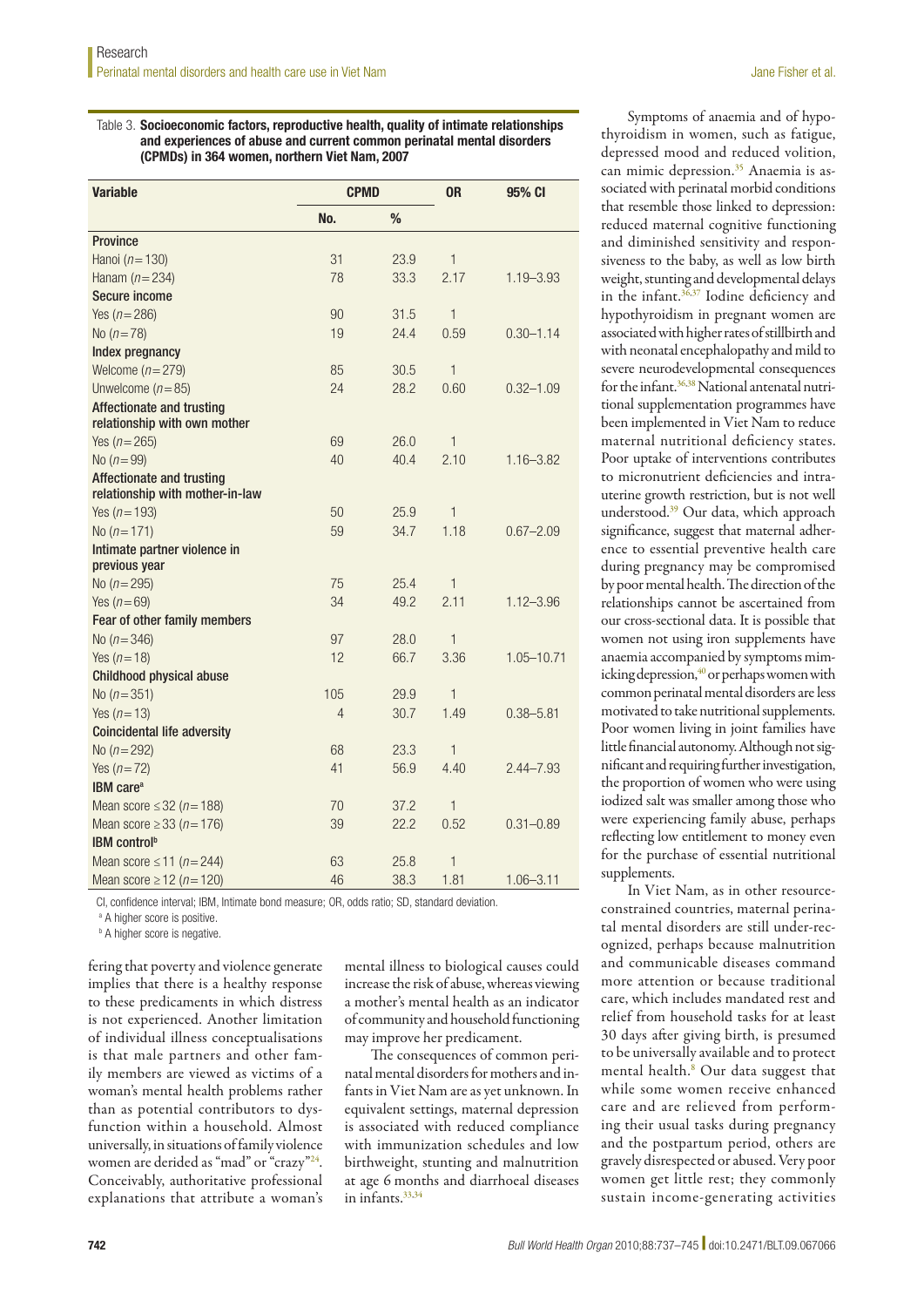into advanced pregnancy and resume them soon after giving birth. Viet Nam's existing mental health services, predominantly custodial hospitals, treat people with severe and chronic psychiatric illness.<sup>41</sup> The needs of women with common perinatal mental disorders go largely unrecognized and virtually no services are provided to address them.<sup>41,42</sup>

Evidence that mental disorders are common in the perinatal period among women in resource-constrained settings is growing but has yet to be addressed through strategies to make pregnancy safer. Even in the poorest settings, antenatal care is provided and pregnancy provides an entry point for integrated interventions, which could capitalize on the protective effects of trusting and affectionate intimate relationships on women's mental health. At present, interventions to address maternal mental disorders focus on improving symptoms, not on reducing risk factors beyond individual control, such as poverty and family violence. Our findings suggest that in addition to integrating mental health care within primary perinatal health-care activities, it is essential to design programmes to reduce poverty and prevent violence across sectors.43 ■

#### Acknowledgements

We are very grateful to the staff members at the Research and Training Centre for Community Development, Hanoi for their meticulous work in data collection and management. We also thank the staff members of the commune health centres in Hanoi and Hanam for their active assistance in facilitating recruitment and data

#### Table 4. Socioeconomic status, common perinatal mental disorders (CPMDs) and experiences of violence and their relationship with the use of essential nutritional supplements, northern Viet Nam, 2007

| <b>Variable</b>                         | <b>Used supplements</b> |      | <b>OR</b>    | 95% CI         |  |
|-----------------------------------------|-------------------------|------|--------------|----------------|--|
|                                         | No.                     | %    |              |                |  |
| Antenatal iron supplements <sup>a</sup> |                         |      |              |                |  |
| Province                                |                         |      |              |                |  |
| Hanoi                                   | 125                     | 96.2 | $\mathbf{1}$ |                |  |
| Hanam                                   | 179                     | 76.5 | 7.30         | $2.80 - 18.70$ |  |
| Mental health status                    |                         |      |              |                |  |
| No CPMD                                 | 221                     | 86.7 | $\mathbf{1}$ |                |  |
| <b>CPMD</b>                             | 83                      | 76.2 | 1.80         | $1.00 - 3.20$  |  |
| Violence by husbands                    |                         |      |              |                |  |
| $No = 0$                                | 250                     | 84.8 | $\mathbf{1}$ |                |  |
| $Yes = 1$                               | 54                      | 78.2 | 1.10         | $0.54 - 2.20$  |  |
| Fear of other family members            |                         |      |              |                |  |
| $No = 0$                                | 294                     | 83.8 | $\mathbf{1}$ |                |  |
| $Yes = 1$                               | 10                      | 76.9 | 1.40         | $0.35 - 5.90$  |  |
| Antenatal iodized salt <sup>a</sup>     |                         |      |              |                |  |
| Province                                |                         |      |              |                |  |
| Hanoi                                   | 114                     | 87.7 | $\mathbf{1}$ |                |  |
| Hanam                                   | 217                     | 92.7 | 0.50         | $0.30 - 1.10$  |  |
| Mental health status                    |                         |      |              |                |  |
| No CPMD                                 | 233                     | 91.4 | $\mathbf{1}$ |                |  |
| <b>CPMD</b>                             | 98                      | 89.9 | 1.20         | $0.50 - 2.70$  |  |
| Violence by husbands                    |                         |      |              |                |  |
| N <sub>o</sub>                          | 269                     | 91.2 | $\mathbf{1}$ |                |  |
| Yes                                     | 62                      | 89.8 | 1.10         | $0.40 - 2.80$  |  |
| Fear of other family members            |                         |      |              |                |  |
| <b>No</b>                               | 321                     | 91.4 | $\mathbf{1}$ |                |  |
| Yes                                     | 10                      | 76.9 | 3.20         | $0.80 - 13.00$ |  |

CI, confidence interval; OR, odds ratio.

 $a$  Dichotomized in the model as used  $= 0$ , not used  $= 1$ .

collection. Vikram Patel's comments on an earlier draft of this paper were invaluable and are highly appreciated.

Buoi thi La is also affiliated with the TuNa Clinic, Hanoi, Viet Nam.

**Funding:** This project was funded by the Myer Foundation under the Beyond Australia scheme.

Competing interests: None declared.

## **ملخص**

**االضطرابات النفسية الشائعة يف الفرتة املحيطة بالوالدة يف شامل فييت- نام: انتشارها يف املجتمع واالستفادة من الرعاية الصحية**

**الغرض** تحديد انتشار االضطرابات النفسية الشائعة يف الفرتة املحيطة بالوالدة، ومحددات هذه االضطرابات، واالرتباط بينها وبني االستفادة من الرعاية الصحية بني النساء يف إحدى املناطق الريفية وإحدى املناطق الحضرية في شمال فييت-نام.

**الطريقة** أجرى الباحثون مسحاً عرضياً ألتراب من نساء حوامل وأمهات لأطفال أُدرجن بطريقة منهجية في عشر مجموعات منتقاة عشوائياً. وشاركت النساء في مقابلات سريرية منهجية أجراها أطباء نفسيون، وفي مقابلات منهجية منفصلة لتقييم العوامل الاجتماعية الدموغرافية، والصحة الإنجابية، والعلاقة مع العشير، والعنف الأسري، والاستفادة من الرعاية الصحية الوقائية والنفسية. واستُكشفَت الارتباطات بن هذه المتغرات والاضطرابات النفسية في الفترة المحيطة بالولادة من خلال تحليل المتغير الأحـادي والتحوّف اللوجستي عديد املتغريات.

**املوجودات** من بني 392 امرأة تصلح للمشاركة يف هذه الدراسة، اختريت 364 امرأة (93%). ومن بن هؤلاء النساء، شُخصَت إصابة %29.9 منهن (فاصلة الثقة %95: 25.20 – 34.70) باضطرابات نفسية شائعة في الفترة المحيطة بالوالدة. وكان تكرار هذه االضطرابات أثناء الحمل متساوياً مع الفرتة التالية للوالدة. وكانت هذه االضطرابات أكرث انتشاراً بني النساء يف املناطق الريفية )نسبة األرجحية: 2.17؛ وفاصلة الثقة :95% 1.19 – 3.93(؛ وبني النساء اللاتي تعرضن للعنف من العشير (نسبة الأرجحية 2.11؛ فاصلة الثقة %95: 1.12 – 3.96)؛ وبين النساء اللاتي يشعرن بالخوف من أفراد الأسرة الآخرين (نسبة الأرجحية: 3.36؛ فاصلة الثقة %95؛ 10.71-1.05)، أو اللاتي تعرضن لمحن حياتية فجائية (نسبة الأرجحة 4.40؛ فاصلة الثقة %95: 2.44-7.93). استعمل عدد أقل من النساء املصابات باضطرابات نفسية شائعة يف الفرتة ّ املحيطة بالوالدة مقويات الحديد مقارنة بغري املصابات باالضطرابات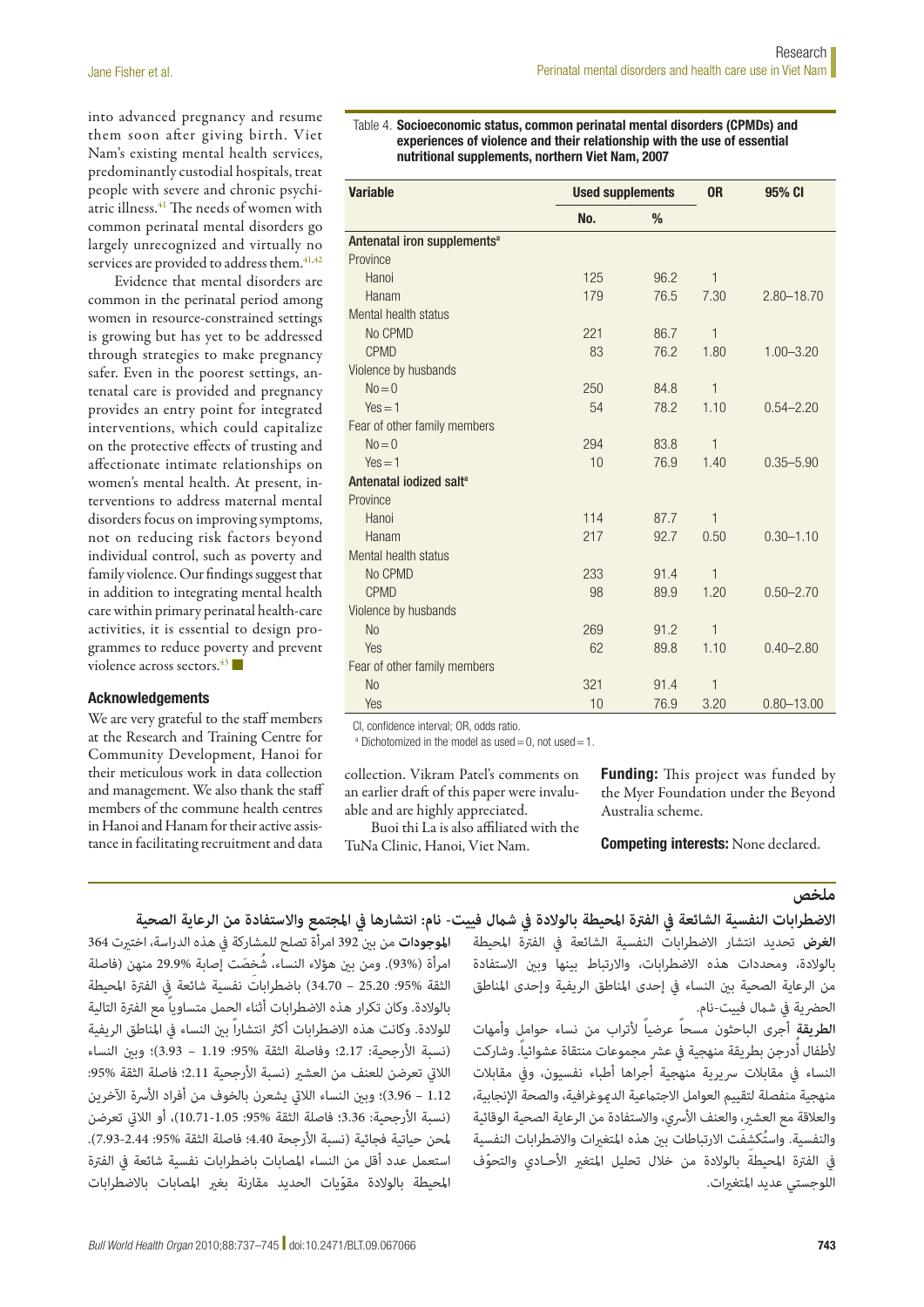الاجتماعية، متضمنة السكن في الريف، والفقر، والتعرض للعنف الأسري. وحتى اآلن ال تحظى احتياجات النساء املصابات باضطرابات نفسية شائعة في الفترة المحيطة بالولادة بالتقدير والعناية كما أن مشاركتهن ضعيفة في الرعاية الوقائية الأساسية في الفترة السابقة للولادة.

## Résumé

## Troubles mentaux périnataux communs dans le Nord du Viet Nam: prévalence communautaire et utilisation des soins de santé

Objectif Établir la prévalence de troubles mentaux périnataux communs, leurs déterminants et leur association à l'utilisation de soins de santé préventifs parmi les femmes d'une zone rurale et celles d'une province urbaine dans le Nord du Viet Nam.

Méthodes Nous avons mené une étude transversale sur des groupes de femmes enceintes et des mères de nouveau-nés recrutées de façon systématique dans 10 communes choisies au hasard. Ces femmes ont participé à des entretiens cliniques structurés, dirigés par des psychiatres ainsi qu'à des entretiens structurés distincts afin d'évaluer les facteurs sociodémographiques, leur santé reproductive, la relation intime avec leur partenaire, la violence familiale ainsi que le recours aux soins de santé préventifs et psychiatriques. Les associations entre ces variables et les troubles mentaux périnataux ont été examinées au travers d'analyses univariées et d'une régression logistique à plusieurs variables.

Résultats Parmi les femmes éligibles à cette étude (392), 364 d'entre elles (93%) ont été recrutées. Parmi celles-ci, 29,9% (intervalle de confiance de 95%, IC: 25,20–34,70) ont été diagnostiquées comme présentant un trouble mental périnatal commun (TMPC). La fréquence de ces troubles au cours de la grossesse et de la période du post-partum était identique. Leur prévalence était plus élevée chez les femmes vivant dans les provinces rurales (rapport des cotes, RC: 2,17; IC 95%: 1,19–3,93); chez les femmes exposées à une violence intime par leur partenaire (RC: 2,11; IC 95%: 1,12–3,96); chez celles ayant peur d'autres membres de leur famille (RC: 3,36; IC 95%: 1,05–10,71) ou chez celles étant exposées à des difficultés fortuites (RC: 4,40; IC 95%: 2,44–7,93). Un nombre inférieur de femmes atteintes de TMPC prenait des suppléments de fer par rapport aux femmes sans TMPC, mais les résultats n'étaient pas statistiquement significatifs ( $P = 0.05$ ). Aucune des femmes participant à l'étude n'avait reçu de soins de santé mentale par le passé.

النفسية، ولكن هذه النتائج مل يعتد بها إحصائياً )0.05 = *P*). ومل تتلق أي امرأة من النساء الاليت أجريت عليهن الدراسة أي رعاية صحية نفسية. ا**لاستنتاج** الاكتئاب والقلق في الفترة المحيطة بالولادة منتشر بن النساء في شمال فييت-نام. ويعتمد تحديد هذه الحالات بالدرجة الأولى على العوامل

Conclusion La dépression et l'anxiété périnatales sont largement répandues chez les femmes du Nord du Viet Nam. Ces troubles sont déterminés en grande partie par les facteurs sociaux, notamment la vie en milieu rural, la pauvreté et l'exposition à la violence familiale. À l'heure actuelle, les besoins des femmes atteintes de troubles mentaux périnataux communs ne sont ni reconnus ni comblés, et leur participation aux soins de grossesse préventifs essentiels semble être compromise.

#### Resumen

## Trastornos mentales perinatales frecuentes en el Norte de Viet Nam: prevalencia en la comunidad y uso de la atención sanitaria

Objetivo Determinar la prevalencia de los trastornos mentales perinatales frecuentes, sus factores determinantes y su relación con el uso de la atención sanitaria preventiva en mujeres en una provincia rural y en una provincia urbana en el Norte de Viet Nam.

Métodos Llevamos a cabo un estudio transversal en grupos de mujeres embarazadas y madres de lactantes reclutadas sistemáticamente en 10 comunidades seleccionadas aleatoriamente. Las mujeres participaron en entrevistas clínicas estructuradas realizadas por psiquiatras y en entrevistas estructuradas independientes para evaluar los factores socio-demográficos, la salud reproductiva, la relación íntima con sus parejas, la violencia doméstica y el uso de la atención sanitaria preventiva y psiquiátrica. Se exploraron las relaciones entre estas variables y los trastornos mentales perinatales mediante análisis monofactoriales y regresión logística multivariable.

Resultados Entre las mujeres aptas para participar en el estudio (392), se reclutó a 364 (93%). De ellas, al 29,9% (intervalo de confianza [IC] 95%: 25,20–34,70) se le diagnosticó un trastorno mental perinatal frecuente (TMPF). La frecuencia de estos trastornos durante el embarazo y el puerperio era la misma. Su prevalencia era mayor en las mujeres de las provincias rurales (oportunidad relativa, OR: 2,17; IC 95%: 1,19–3,93); expuestas a violencia por parte de su pareja (OR: 2,11; IC 95%: 1,12–3,96); temerosas de otros miembros de la familia (OR: 3,36; IC 95%: 1,05–10,71) o expuestas a adversidades fortuitas de la vida (OR: 4,40; IC 95%: 2,44–7,93). El número de mujeres con un TMPF que tomaban suplementos de hierro era menor que el de mujeres sin un TMPF, si bien los resultados no fueron estadísticamente significativos (*p*  $= 0.05$ ). Ninguna de las mujeres estudiadas había recibido en su vida atención psiquiátrica.

Conclusión La depresión y la ansiedad perinatales son frecuentes en las mujeres del Norte de Viet Nam. Entre los principales factores determinantes de estas enfermedades están los factores sociales, incluyendo la residencia en un área rural, la pobreza y la exposición a violencia doméstica. En la actualidad, las necesidades de las mujeres con trastornos mentales perinatales frecuentes no están reconocidas ni satisfechas y parece peligrar su inclusión en la atención sanitaria prenatal preventiva fundamental.

#### References

- 1. O'Hara MW, Swain AM. Rates and risks of postpartum depression: a meta-analysis. *Int Rev Psychiatry* 1996;8:37–54. doi[:10.3109/09540269609037816](http://dx.doi.org/10.3109/09540269609037816)
- 2. Hendrick V, Altshuler L, Cohen L, Stowe Z. Evaluation of mental health and depression during pregnancy: position paper. *Psychopharmacol Bull* 1998;34:297–9. PMID:[9803758](http://www.ncbi.nlm.nih.gov/pubmed/9803758)
- 3. Chandran M, Tharyan P, Muliyil J, Abraham S. Post-partum depression in a cohort of women from a rural area of Tamil Nadu, India. Incidence and risk factors. *Br J Psychiatry* 2002;181:499–504. doi[:10.1192/bjp.181.6.499](http://dx.doi.org/10.1192/bjp.181.6.499)  PMID:[12456520](http://www.ncbi.nlm.nih.gov/pubmed/12456520)